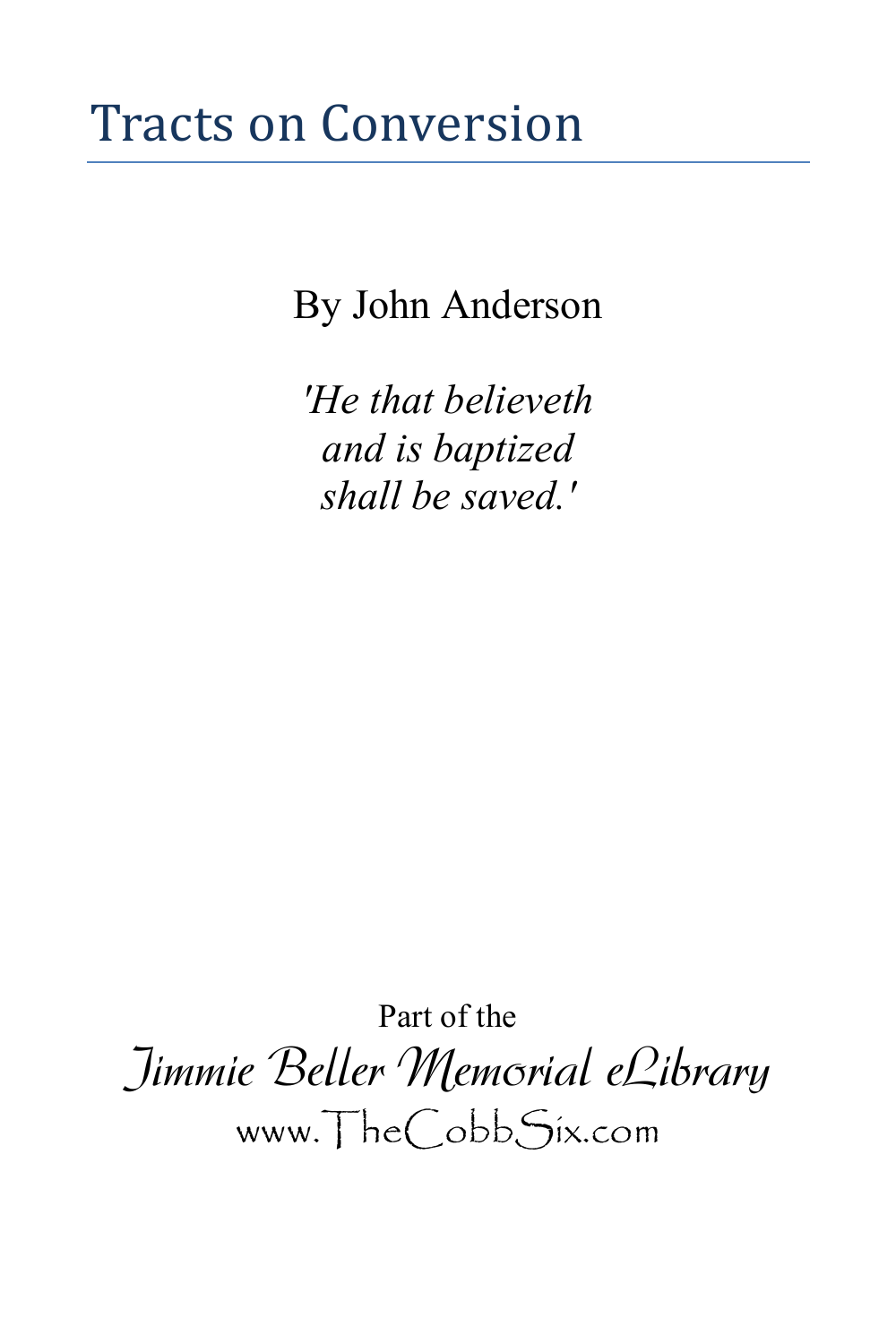## The Best Life Here and Hereafter

**MAN'S** short life in this world cannot satisfy his soul. If he lives without a view above and beyond this world his life is only in degree better than that of an animal. Every part of his being is worthy of a life much superior to that of the animal in both its duration and its nature. His best desire is for peace and happiness and for the continuation of his existence, that he may exercise and develop the higher powers God has endowed him with.

If his mind should be set on the things that are unseen and eternal, that does not necessarily weaken his belief that the welfare of this present world is of prime importance. How to be right for both here and hereafter is a problem worth considering. It is also true that to ignore or deny our existence hereafter does not make us more capable of improving our present life or reforming the world. The reverse is the case, as we can only improve the life that now is by living for that which is to come. The infidel in his proposals for reform is, as a rule, vainly striving to attain to the social life which was taught by Jesus as a condition and preparation for our entrance into Heaven.

God left the Gentile nations free for four thousand years to work out their own salvation in their national and social life, and instead of improving they became worse and without hope. The ancients were quick in observation - they could marshal facts, they were capable in organization and strong in action - and yet they failed. It seems impossible to convince man that his power is very limited. Wrecks and ruins strew his path through the ages. The Jews rejected God and His guidance and they failed.

After four thousand years, Jesus came and taught that we must look above the things of this world and view life in its wider and higher sense, and in its relationship to God. He insisted that the things pertaining to the soul and the spirit must come first and the things of the body would naturally follow. He showed that as we receive and develop spiritual life our power and desire to improve the present life will increase. Only through the spiritual life can man remove the lust and selfishness and injustice that bring misery and ruin, and only by the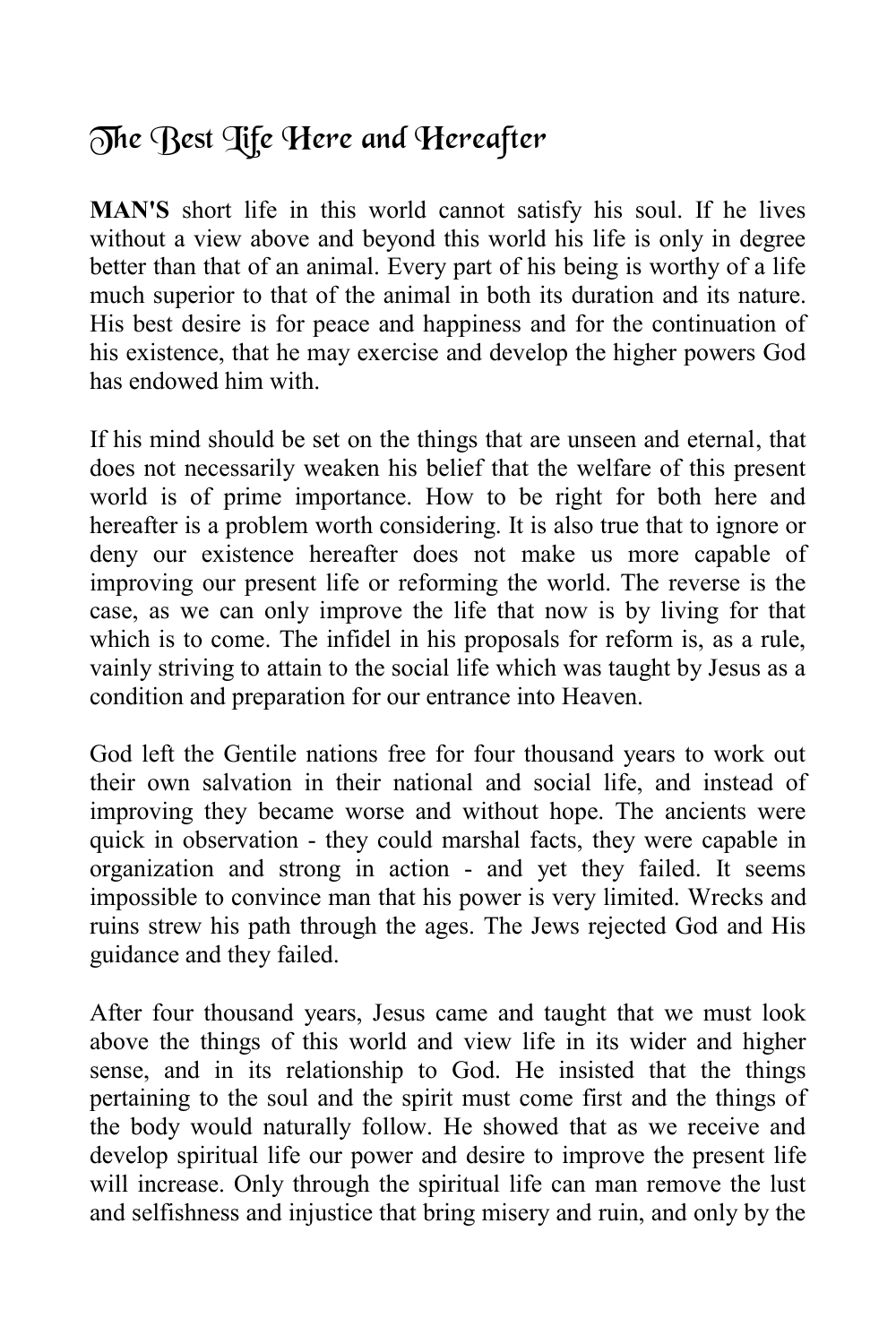spiritual life can we attain to eternal life. In the Scriptures, eternal, when applied to life, speaks beyond doubt of duration, but it also indicates quality. Sin mars this life and leaves us without hope at the resurrection. Man cannot save himself. Education and personal effort, apart from God-given means, cannot overcome evil and far less can they obtain forgiveness for the past. Therefore, God is our only hope. Our Heavenly Father saw our hopelessness and in His infinite wisdom and almighty power prepared a way of deliverance.

It is to God's offered means of salvation that we wish to respectfully draw your attention. As fellow-men we approach you. Since the apostolic age no person or Church has been empowered, or commissioned, to speak authoritatively for God. Under the New Covenant, the Lord Jesus Christ and His Apostles alone spoke with authority, and the New Testament is the only authentic record of their lives and teaching. We, therefore, draw your attention to what they proclaimed in the name of God.

What Churches may teach, or what professing Christians may do, should not deter you from listening to what God has spoken through His inspired messengers. In the sacred word there is safety and simplicity. The divine message can bring you to Jesus in whom is salvation. No Church, or system of doctrine, can save you. You first come to Jesus and then through Him to the Church (Local). It is not by joining a Church you come to Jesus. His word explains how you can come to Him.

God created you for His fellowship and friendship here on earth and thereafter in heaven. It is unreasonable to expect that you can obtain peace of soul and happiness of life, or attain to eternal life, in the world over which God rules if you slight His existence and reject His overtures.

With reverence and fear hear what God, in the Gospels, says concerning His Son, our Lord and Savior, and learn of His commands as exemplified in the Acts of Apostles.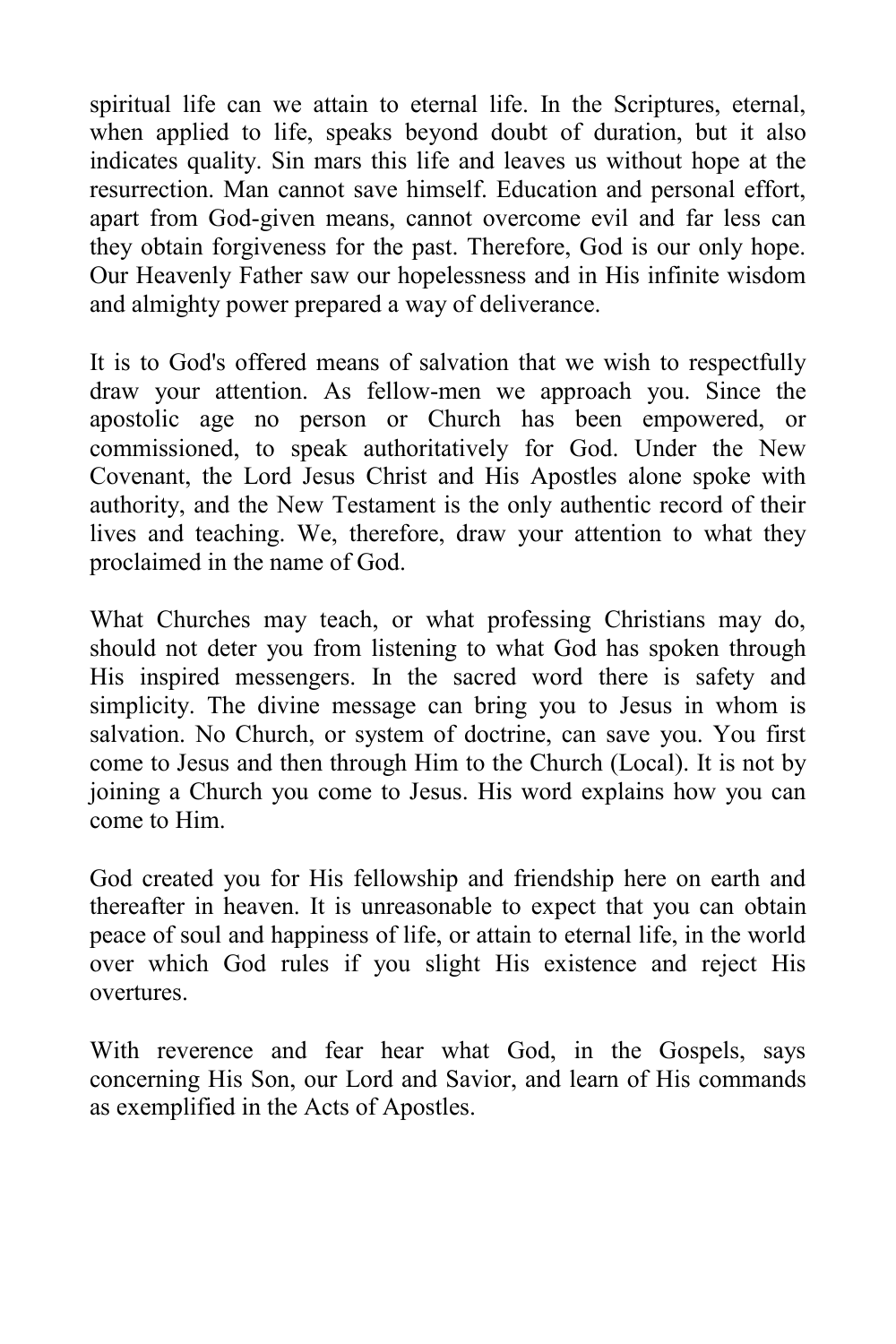## The Demands of the Gospel in Conversion

**THE** Gospel in the main tells what God has done for man but it also makes great definite demands of man. It asks for a full surrender and an unconditional pledge of obedience to Christ. To hate sin and to live righteously is required of each person. It recognizes no half measures but insists that a man be out and out one thing or another. He must yield body, soul, and spirit. He must be born again and begin a new life.

These are decisive demands that God requires of us and they go beyond what man in himself could satisfy, but along with God's requirements the Gospel supplies the means whereby all creation may meet what is required of them. The Gospel is the power of God unto salvation. We cannot from man's reason learn the dreadful consequences of sin and how we may avoid them. Neither man nor nature can give us a knowledge of God, or His will toward man. In ourselves we are unable to purify the heart, or make the life righteous. Man cannot blot out his sin against God, nor can his mind conceive as to the future life. These things call for the power and the wisdom of God. In the Gospel of the Lord Jesus Christ, God has supplied to the full all that is necessary.

The Gospel gives enlightenment to the mind. It can change and purify the heart and draw our affections to God. It constrains and enables us to surrender our will to that of God. It shows how we may confess and come to Christ and receive remission of sins. It instructs us how to live for Christ and remain faithful to our confession. It tells of the resurrection, and of a blessed hope in the hereafter - in short, it can beget in us a new life. If the Word, which is the seed, is received into a good and honest heart it begets life and brings forth fruit. The truth is the means through which the Holy Spirit convicts, and converts, man. The listening ear, the open mind, and the understanding heart, are what is asked of man. To whom should he give heed if not to his Creator, the God of love and mercy?

All that man may do is without merit and is insignificant when compared with that God has done on his behalf in the scheme of redemption, and humanity was entirely helpless until God, in the Gospel, opened up a new way.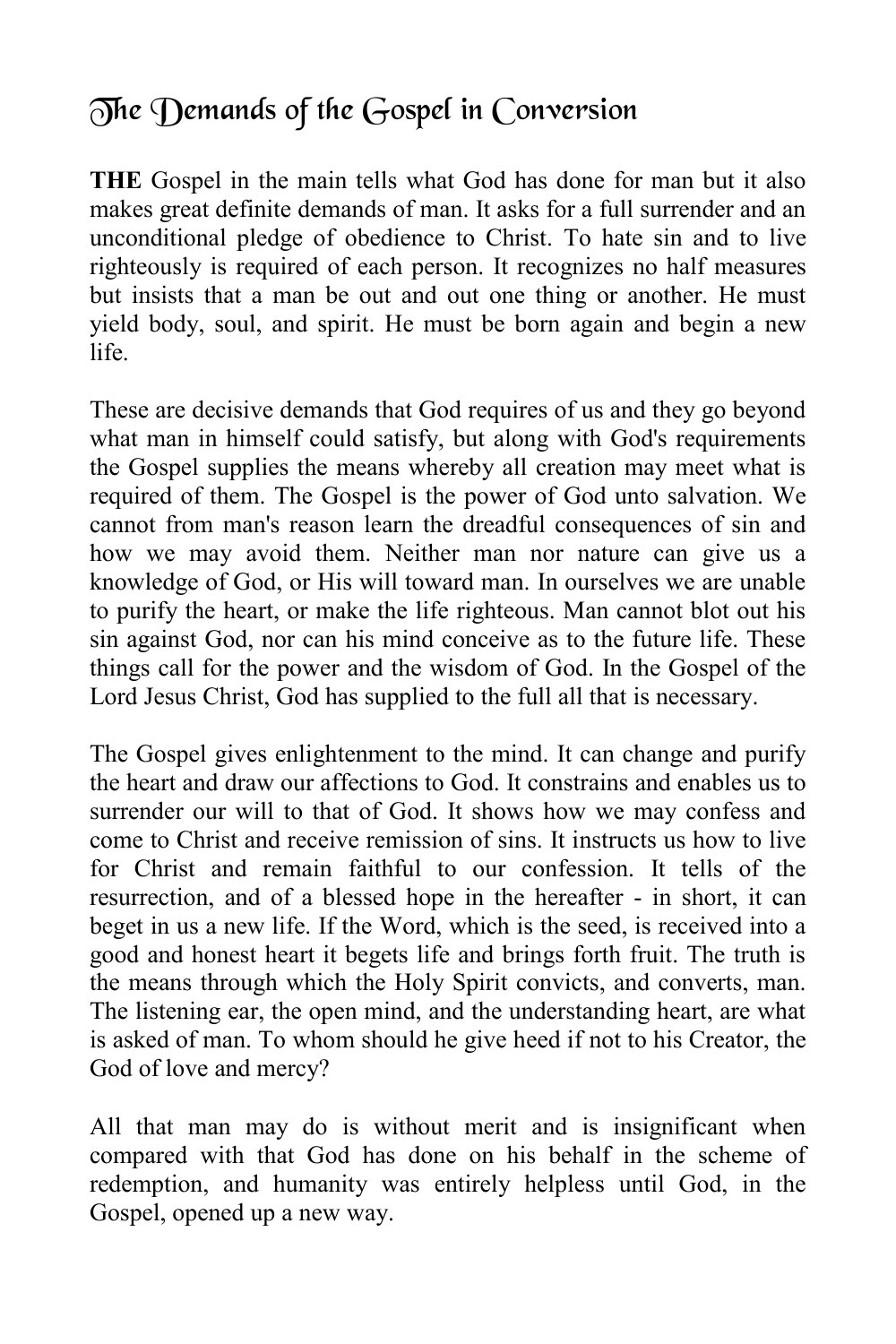The four Gospels prove that Jesus is the Son of God, and faith in Him opens our eyes to the revelation He has given of the Father. We see God in His grace and truth. Our faith opens our eyes as to our own state and our position toward God, and gives a view of our real relationship to this world and our fellow-man. Faith in the Lord Jesus Christ brings Him into our heart and if He is enthroned sin will depart. Faith purifies the heart. Faith in the heart urges us to seek Jesus and produces the surrender of our will as in repentance. We resolve to act on our faith and perfect it in action.

With the mind enlightened by the truth, our heart made true, and our will in full submission, we feel that within we have, through the Lord Jesus Christ, entirely turned toward God and we then long to complete our conversion by changing our outward life. We wish to declare our inward change and openly confess Christ. The Lord asks that you do this by confessing Him as the Son of God and as your Lord, and then being immersed into His name. From your baptism you rise to walk in newness of life. The Ethiopian eunuch openly confessed Jesus as the Son of God, and publicly declared his faith, and made it acceptable to God by being baptized into Jesus Christ. In the words of the Apostle Peter, we say, 'he purified his soul in obeying the truth.'

As Christ died for the sin of the world, pardon and everlasting life are now offered, through Him, to those who believe in God and hear the words of His Son. The words of Jesus to the whole creation, Jew and Gentile, are, 'he that believeth and is baptized shall be saved.' If you do believe in Jesus, as the people did at Pentecost, then, in the words of Peter, we say, 'repent, and be baptized every one of you in the name of Jesus Christ, for the remission of sins.' If you believe and have repented, as had Saul of Tarsus, then, in the words of Ananias, we say, 'arise, and be baptized and wash away thy sins calling on [confessing] the name of the Lord.' 'Then they that gladly received the word were baptized: and the same day there were added unto them about three thousand souls.' 'And the Lord added to the church daily such as should be saved.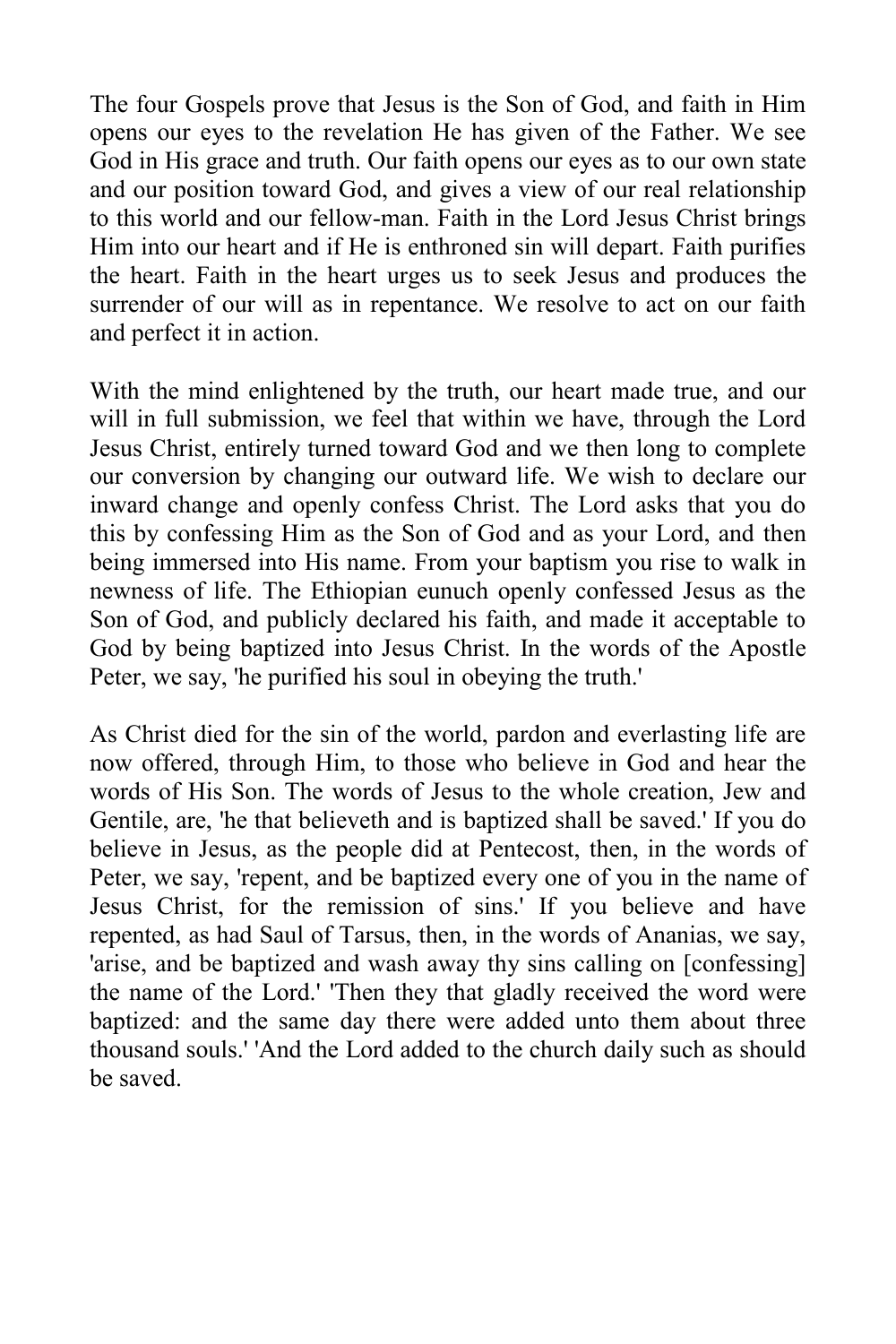## $\widetilde{\mathcal{D}}$ o Anxious Inquirers: What Shall We do? (**ACTS 2:37**)

**MANY** preachers and tracts ask us to have simple faith, meaning only believe, and they speak of the moment you believe and of the instant you receive life. At the same time they suggest that you can be saved, where you sit, by resolving to accept Christ. But these are not Scriptural words nor New Testament ideas.

Moreover, to tell inquirers to only believe bewilders their mind as they already believe that Jesus is the Son of God and the Savior of the world, and they accept as true what is taught in the Bible. Their conviction as to the truth of the Gospel will likely have been unwavering for years while they continued to live for this world. They have no doubt as to the claims of Jesus being genuine, but that belief in itself has not brought any assurance of their salvation, and no person can tell them of anything else that they should believe.

The trouble of inquirers arises not because of what they should believe but because they only believe. Their strong feeling which comes from their believing, and which cries out 'what shall we do?' leads them in a correct way, but instructors often take them astray from the path of duty, instead of bringing them to the guidance of the Lord and his Apostles as given in **Mark 16:16; Luke 24:47; John 3:5: Acts 2:38**. The anxious room, in our country, provides many examples of the blind leading the blind.

If we try to avoid having a prejudice against the four passages we above refer to and others with the same teaching, it is difficult to understand how we can interpret **John 3:16** so that it contradicts the unavoidable teaching of so many passages, and the pervading doctrine of the New Testament that we obtain and can keep possession of eternal salvation by obedience to Christ in addition to believing Heb. 5:9 etc. The word of God nowhere says that belief in Christ is a momentary act and bold assertion by man does not make it true. Paul says he had kept the faith and that the just shall live by faith, and he speaks of them that believe to the saving of the soul, and of them who through faith and patience inherit the promises.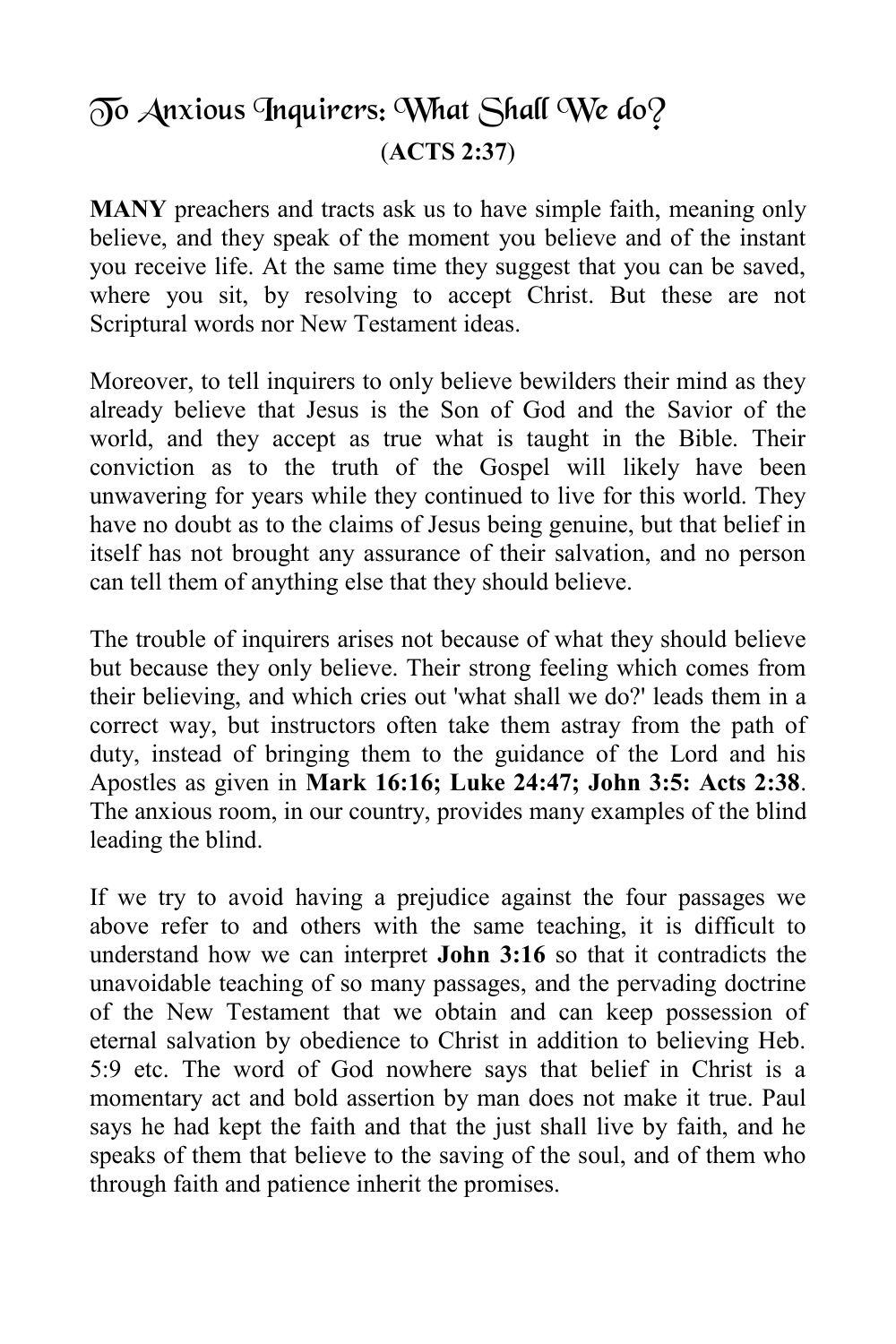Paul was baptized and washed away his sins, yet he says he was justified by faith (**Acts 22:16, Romans 5:1**). His believing carried him on through confession and baptism to Jesus Christ and forgiveness. He believed to the saving of his soul and entered into everlasting life.

Believing on Christ implies the acceptance of His words. He said, 'he that heareth my word and believeth on him that sent me hath everlasting life;' here heareth means more than to listen. Again he saith, 'whosoever shall be ashamed of me and of my words, of him shall the Son of Man be ashamed.' Now Jesus says, 'he that believeth and is baptized shall be saved.' These are the words of Christ; are we prepared to believe in Him? When Paul spoke the word of the Lord to the Philippian jailor, he believed, and was baptized the same hour of the night. Many who profess the name of Christ refuse to accept his teaching that baptism is a condition of pardon and of entrance into the Kingdom of God.

'Believe in Christ' is used in many passages with a comprehensive special sense, and sometimes covers repentance, turning to the Lord, and living for Him. James says that faith by itself is dead. Noah built an ark by faith, but not by 'faith alone.' To fear God means more than to reverence Him in your mind; it includes living for God. And to believe in Christ means more than having a conviction in the mind; it includes a change of heart and will, and a submission of our life. The scriptures show that not only a decision but a full conversion is necessary, and so the inspired word calls for repentance, confession of Jesus as your Lord, and baptism into Christ in order to an assurance of pardon and adoption.

The present-day preachers often speak eloquently of what God, through His Son, has done in the work of redemption, making a full atonement, and thus they open the minds and influence the hearts of their hearers toward the Savior, but, as a rule, they fail to lead their audience to a knowledge of scriptural conversion, as it is exemplified in the Acts and explained in the Gospels and Epistles. It is safe to bring all theories and popular sayings to the test of the word of God. Let us pray that our theories may not blind us to the truth or may not take away our reasonableness and commonsense.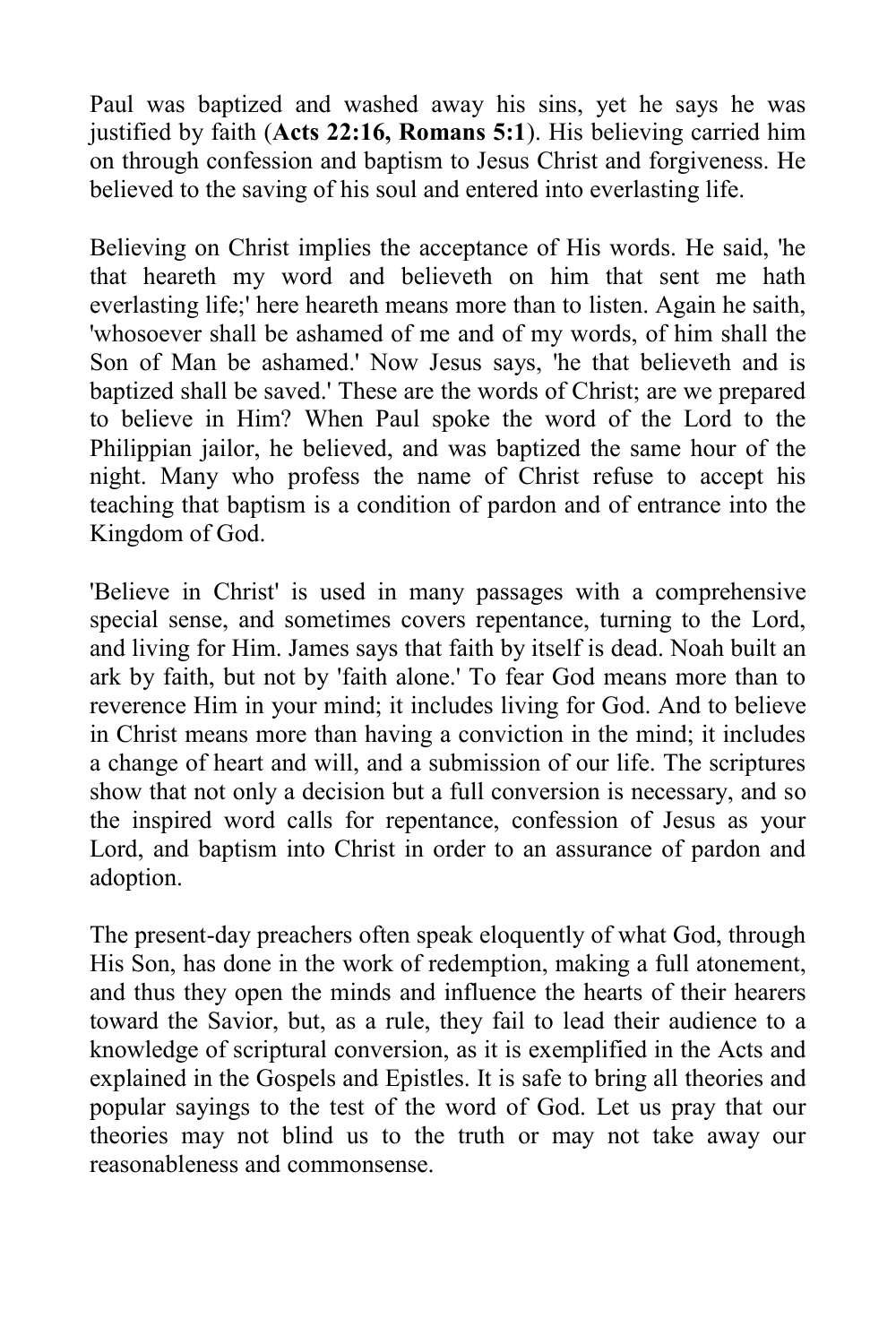They who preach 'only believe' contradict their own teaching when they insist on a decision. Certainly God commandeth all men everywhere to repent, but His word is consistent and therefore never says 'only believe.' Faith alone is only mentioned to be condemned (**James 2**). Decision or repentance while an outcome of faith is in addition to and not a part of belief. The devils believe, although they have not repented. They only believe. The chief rulers believed although they did not add to their faith repentance and to their repentance confession (**John 12:42**).

In contrast to these, Abraham by obedience perfected his faith and made it acceptable to God (**James 2:22**). His faith was not only in his mind but lived in his heart and was clothed in action (**Genesis 22:16- 18**). Faith moved him to obedience. His was a work of faith, not of law or of merit. It was through faith and by grace he received the friendship of God. May our faith carry us on past 'only believe' to where by obedience our faith is made acceptable to God, and by His grace it is reckoned as righteousness. We should walk in the steps of that faith of our father Abraham (**Romans 4:12**).

The woman, with the issue of blood, came into contact with the Savior, not by the belief in her heart alone, but by an act resolved on through her faith - a work of faith. The thief on the cross not only believed but openly confessed Christ and demonstrated his faith as far as his circumstances permitted or Christ required of him. Even before the death and resurrection of Christ and his enthronement in heaven, and before the gospel dispensation and the world-wide commission, when the faith of Christ's immediate followers failed them, the thief seemed to look into the future with unwavering trust in Jesus and his faith raised him above his unfavorable circumstances and brought him to the physical act of confession. May you, like the thief, have Christ's own word that you are saved. His word to you and to every creature since Pentecost is 'he that believeth and is baptized shall be saved.'

Any person who loves the Lord will desire not only that in believing his mind should be given to Christ, and that in repentance his will and the affections of his heart should be yielded up, but also that he should come to Christ in person and by one act give him body, soul and spirit in one. This God requires in baptism. In primitive times confession of Jesus as Lord was associated with baptism. With a mind and heart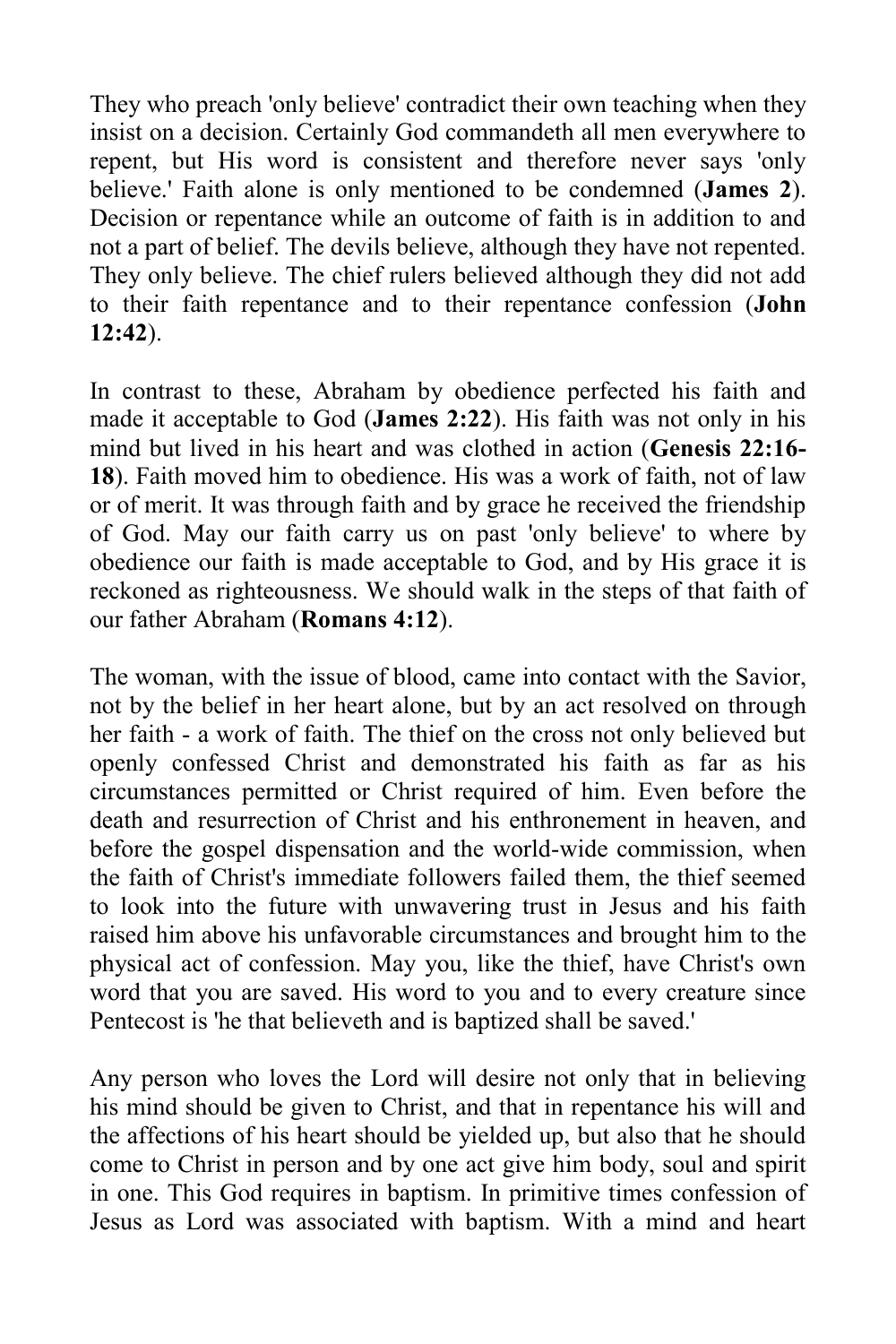regenerated by the Gospel and having now died to the world, they who believe do in baptism give their whole being to Him who died for their sins (**Romans 6:1-8**). They are baptized into Christ and thus put on Christ (**Galatians 3:27**).

These requirements cannot be inconsistent with full atonement by the blood of Jesus, or with salvation by grace, as each and all are clearly taught. Only superficial and unsound reasoning presumes to make them contradictory. Faith by itself, although it be mental, is as much an act of man as is the obedience of faith. Neither have merit. Combined they simply bring us to Him who can save us. There is no other way to be happy in Jesus but to trust and obey. May we all be faithful unto death and at our Lord's return receive the crown of life.

 $\mathcal{L}_\text{max}$ 

**IT** is now admitted that Baptism in the early church was by immersion of the whole body in water, in the Name of the Father, and of the Son, and of the Holy Spirit. Wherever immersion has been abandoned the spiritual meaning and dramatic effect of Baptism have been tremendously impaired, if not altogether lost. In the 'one Baptism' (immersion of penitent believers) we see dramatized the great central fact of the Christian religion - the Death, Burial, and Resurrection of Christ. The symbolism is such as to make real the spiritual union with this Death and Resurrection which Baptism effects.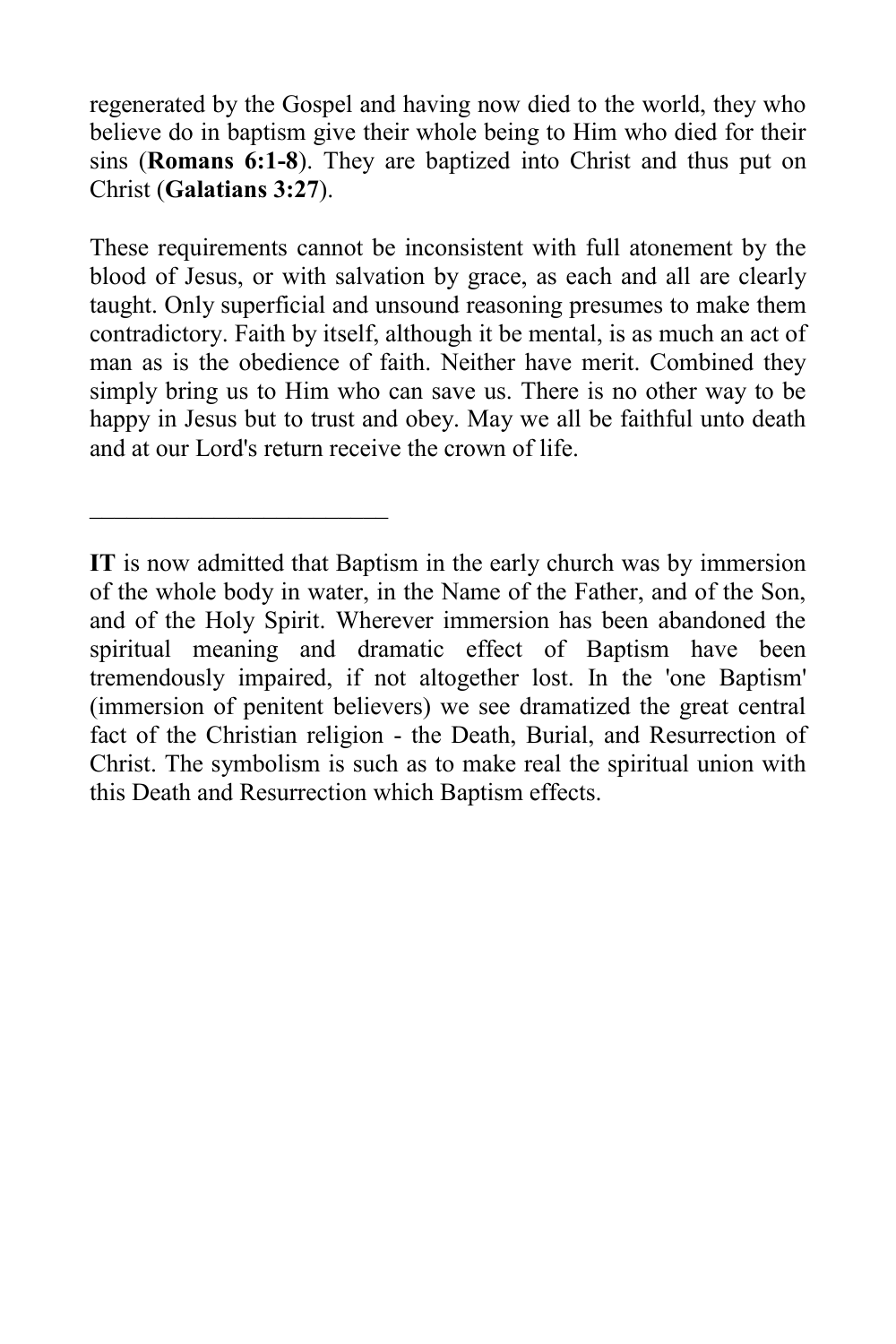## The Kingdom of Heaven

**THE** Old Testament has references to the everlasting Kingdom that will exist after the end of the world, but there are also many prophecies of a coming Kingdom in which the Messiah will reign over the earth. There is also reference to a new covenant. Both of these suggest allegiance and service. Kingdom suggests that we accept Jesus as Lord and are loyal to him as our Sovereign, while Covenant implies that we fulfill the condition under which God promises to bless us. A Kingdom and a Covenant can mean nothing less than that.

During the ministry of John the Baptist and of Christ it was proclaimed that the Kingdom of heaven is at hand. Christ gave the keys to Peter, and Peter, acting on the authority given him, opened the Kingdom on Pentecost. Christ having entered within the veil, into the presence of God, with an infinite and ever enduring sacrifice, he was then enthroned at the Father's right hand. Like Melchezedek he became both priest and king. He is King of Salem and priest of the most high God.

There is no Scripture to show that Christ will come and reign in person on earth. That smacks of going back to Judaism. Christ from his throne in heaven now rules over his kingdom on earth, which was established at Pentecost, and he will reign until at the end of the world he comes to judge and reward.

**Revelation 20** tells of a thousand-year period in the reign of Christ when some of the saints and martyrs will be associated with Christ in his reign. The reign of Christ itself is not discussed in the passage, but that of those who had been persecuted and who, under Christ, had an influence over the hearts and lives of the people of God. Reformers and martyrs can live in the hearts of men. It is not revealed when in Christ's reign the thousand years will begin or how long after the thousand years Christ will continue on his throne in Heaven. These questions and the mistaken idea that there will be a reign in person on earth, are unprofitable fields of fanciful speculation which fascinate many and blind them to the simple truth. No person should be deceived by a profound and superior manner.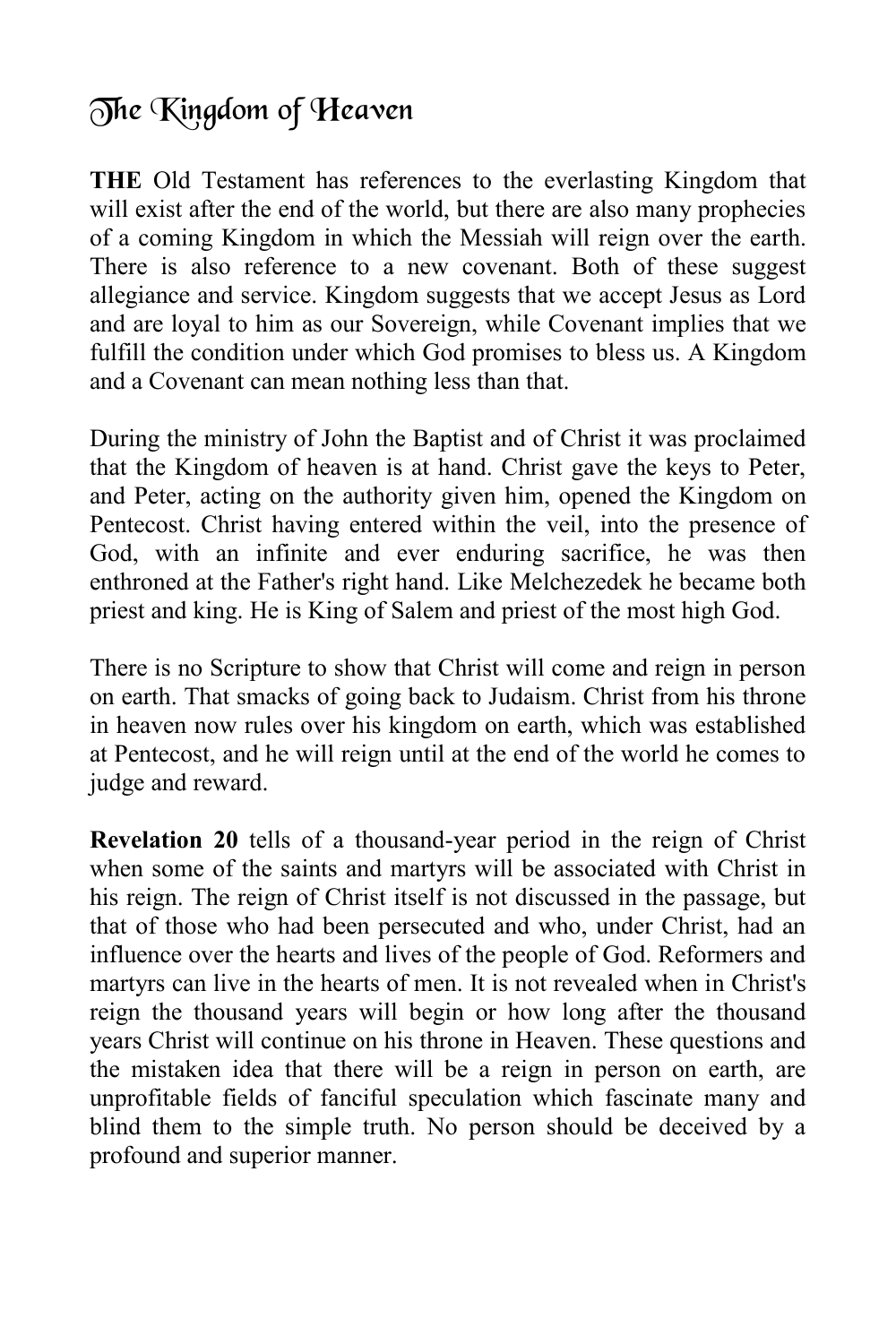The Mosaic Law having been annulled and the middle wall of partition between Jew and Gentile having been taken away, Peter on the day of Pentecost opened the world-wide kingdom. Being guided by the Holy Spirit, Peter would do all things in keeping with the Lord's instructions and his great commission. Jesus said that 'except a man be born of water and of the Spirit he cannot enter into the Kingdom of God.' He taught the same in different words when he said, 'he that believeth and is baptized shall be saved.' He also said that 'repentance and remission of sins should be preached in his Name, among all nations, beginning at Jerusalem.' These plain statements, in spite of the attempts to undermine them have never been reasonably explained away. We will try to find from **Acts 2** how Peter at the opening of the Kingdom understood the words of the Savior.

In **Acts 2:22-36** we have what Peter proclaimed. The Gospel or the lifegiving word of God that was preached seemed to be received and take root in the hearts of the hearers, as their conviction caused them to say to the Apostles, "what shall we do?' Acceptance of the Apostle's word and belief in Jesus, and nothing else, would bring them to this state of mind. Spiritual life had been begotten in their hearts. In the parable of the Sower it is said, 'the seed is the word of God.' Paul said to the Corinthians, 'yet have ye not many fathers: For in Christ Jesus I have begotten you through the Gospel.' As the Apostle only associates the Gospel with the part of the father, we should avoid making the Word cover both the part of father and mother. **James 1:18** says 'of his own will begat he us with the word of truth.' **1 Peter 1:23** (R.V.) says, 'having been begotten again not of corruptible seed, but of incorruptible through the word of God.' From the passages quoted we conclude that the Holy Spirit through the Gospel begets life. It is one thing to receive life or be begotten and it is another to be brought forth or born again. In one we receive, in the other we emerge from. The one has a premier place from the beginning right through while the other only consummates our conversion or turning to God.

The words of life spoken by Peter had gone home and changed the minds of the hearers. It is written 'Faith cometh by hearing and hearing by the word of God.' The fact that Peter in his reply did not tell them to believe shows that he looked on them as having believed the Gospel they had just heard. The anxious inquiry they made indicated their belief. The answer to their question was, 'repent and be baptized every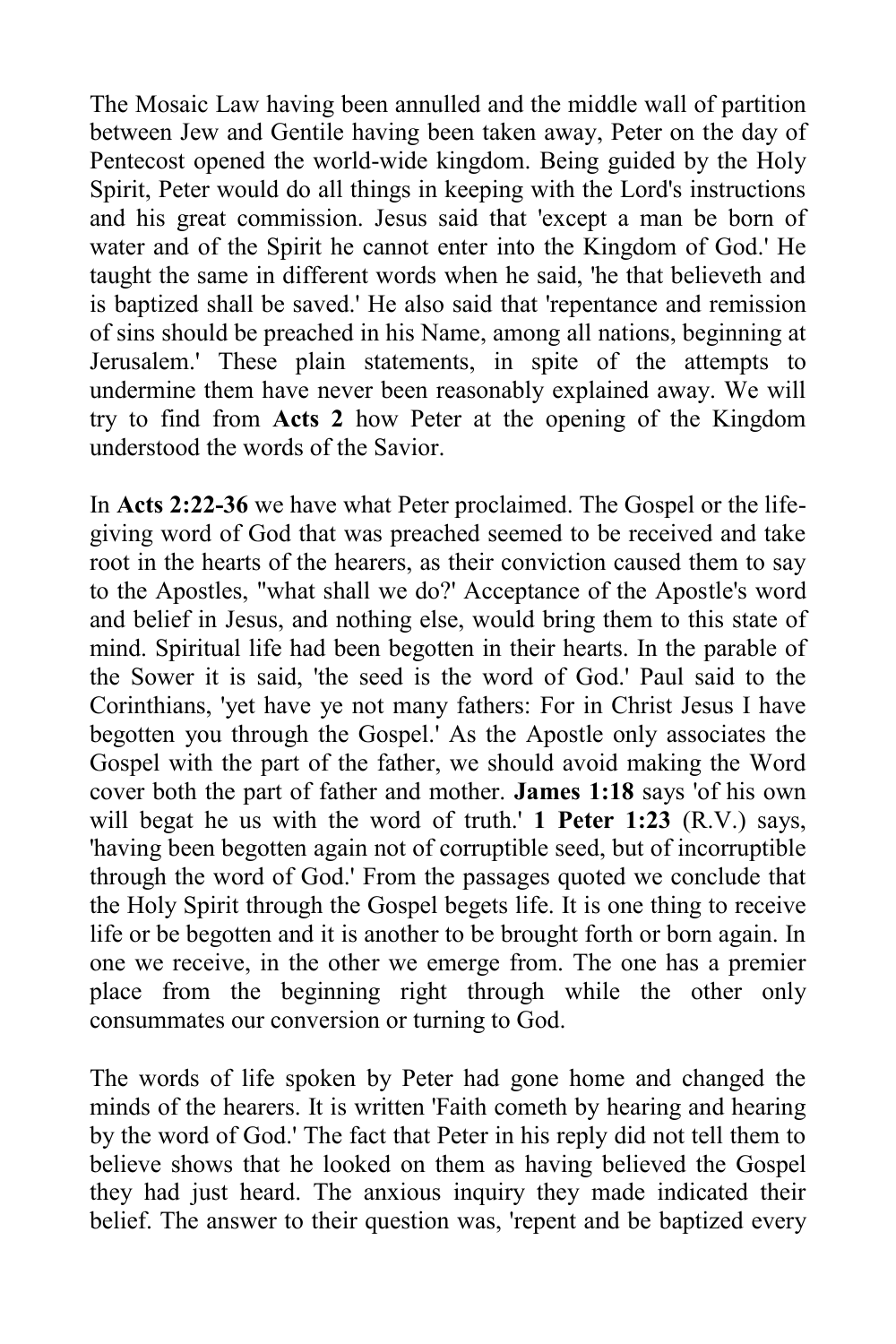one of you in the name of Jesus Christ, for the remission of sins, and yet shall receive the gift of the Holy Spirit.' To repent is to resolve to act on your faith and therefore implies that there is faith. The prodigal through his faith in his father said within himself, 'I will arise and go to my father.'

In like manner baptism presupposes faith. I have never heard of a person of responsible age being baptized who was an unbeliever; it is as a believer they are baptized. Philip said to the eunuch, 'If thou believest with all thine heart thou mayest.' So although it is not stated we cannot but conclude that the three thousand all believed. As they had believed on the Name of Jesus Christ and accepted the word of God into their heart, they possessed the right or privilege to become children of God - the right to be born of water into the family of God. Having in baptism pledged themselves to serve Jesus Christ as Lord, it then remained with them to hold fast the confession of their hope so that they might inherit the promises.

Following Peter's reply we read then they that received Peter's word were baptized (immersed) and the same day there were added unto them about three thousand souls. Here you have the words of the Lord fulfilled to the letter. You here see illustrated what it is to be born of water and of the Spirit, also an example of men believing and being baptized, and a lesson as to how repentance and remission of sins should be preached. The three thousand had been saved by grace through faith, they had become children of God and had been translated into the Kingdom of God's dear Son.

What took place also agrees with what Paul taught as to his mission to the Gentiles (**Acts 26:18-20**). Peter opened the eyes of the Jews so that they saw Jesus as the Savior of the world, and they then repented and turned to God. They received forgiveness of sins and an inheritance among them that are sanctified by faith in Jesus.

Repent and be baptized is synonymous with repent and turn to God. Baptism is the act in which man as a man turns. Previously his mind, heart and will may have turned, but in baptism he buries the old man and comes forth from the water for his whole being, the new creature, to walk in the new life.